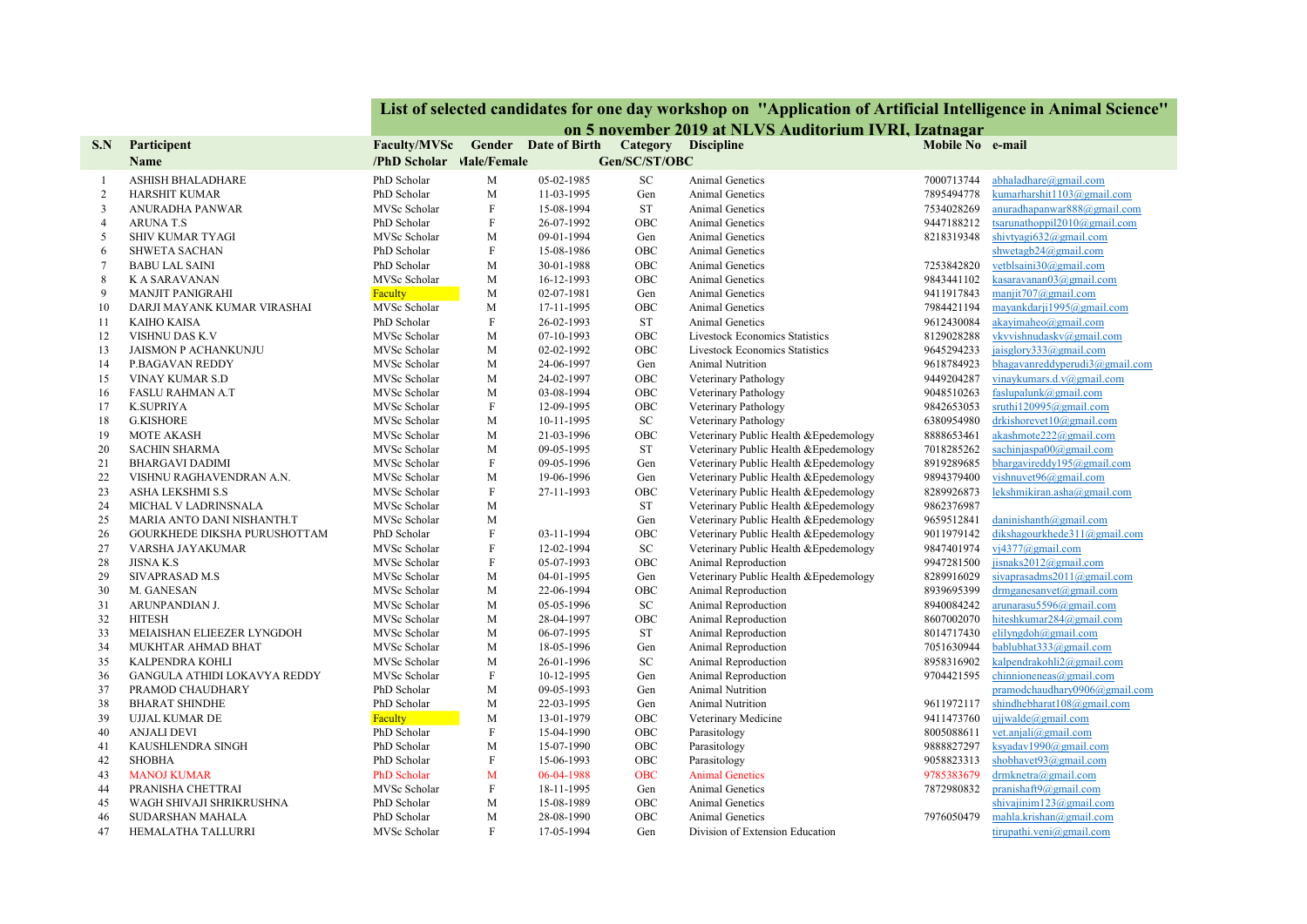| 48  | <b>GANJI MANISHA</b>            | MVSc Scholar | $\boldsymbol{\mathrm{F}}$ | 02-09-1994 | OBC               | Division of Extension Education                        | 9441290276 |                                    |
|-----|---------------------------------|--------------|---------------------------|------------|-------------------|--------------------------------------------------------|------------|------------------------------------|
| 49  | <b>AKRITI ANNA</b>              | MVSc Scholar | F                         | 24-02-1994 | Gen               | Division of Extension Education                        | 7992323447 | akritianajaiswal@gmail.com         |
| 50  | SHYAMSUNDAR S. PAWALE           | MVSc Scholar | M                         | 18-10-1996 | Gen               | Division of Extension Education                        | 7038624832 | shyampawale123@gmail.com           |
| 51  | NAVEEN KUMAR                    | MVSc Scholar | M                         | 10-07-1992 | <b>SC</b>         | Division of Extension Education                        | 9057571191 | naveenmatharia1992@gmail.com       |
| 52  | R. PRASANTH                     | MVSc Scholar | M                         | 13-09-1995 | OBC               | Poultry Science                                        | 9597343627 | prasanthvet $69$ @gmail.com        |
| 53  | T. M. ELAMATHI                  | MVSc Scholar | $\boldsymbol{\mathrm{F}}$ | 05-05-1996 | OBC               | Poultry Science                                        | 8056353733 | mathilingam96@gmail.com            |
| 54  | ALAPATI HARSHINI                | MVSc Scholar | F                         | 04-08-1996 | Gen               | Poultry Science                                        | 8247843490 | harshinialapati $31042$ @gmail.com |
| 55  | DESHPANDE ADITYA DNYANESHWARRAO | PhD Scholar  | $\mathbf M$               | 31-05-1994 | Gen               | Physiology and Climatology                             | 9403232431 | adityaddeshpande4444@gmail.com     |
| 56  | SHRINIVAS JANARDHAN WATTAMWAR   | MVSc Scholar | M                         | 10-07-1996 | Gen               | Veterinary Pathology                                   | 7378736847 | wattamwarshriniyas@gmail.com       |
| 57  | ADITYA SHANKAR RAO CHAVAN       | MVSc Scholar | M                         | 13-06-1996 | Gen               | Veterinary Pathology                                   | 9623208525 | aditya13692@gmail.com              |
| 58  | <b>SAGAR MAHENDRA PATEL</b>     | MVSc Scholar | M                         | 16-04-1996 | OBC               | Veterinary Pathology                                   | 7719940733 |                                    |
|     |                                 |              |                           |            |                   |                                                        |            |                                    |
| 59  | <b>SAYALI KOHALE</b>            | MVSc Scholar | $\rm F$                   | 25-08-1996 | ${\rm ST}$        | Veterinary Pathology                                   | 9757341795 | sayalikohale2508@gmail.com         |
| 60  | VISPUTE MAYUR MURLIDHAR         | PhD Scholar  | M                         | 12-05-1993 | OBC               | Poultry Science                                        | 9975284993 | mayurmv125@gmail.com               |
| 61  | <b>DEOYANI RAI</b>              | MVSc Scholar | $\rm F$                   | 15-08-1997 | Gen               | Veterinary Microbiology                                | 8918595005 | deo rai@hotmail.com                |
| 62  | CHANDAN M.S.                    | MVSc Scholar | F                         | 30-05-1995 | Gen               | Veterinary Microbiology                                | 8136860403 | cmst8848@gmail.com                 |
| 63  | CHAITHRA SHREE T.               | MVSc Scholar | $\rm F$                   | 12-03-1996 | ${\rm SC}$        | Veterinary Microbiology                                | 9620054873 | chaithratt777@gmail.com            |
| 64  | HEMA SAYEE. R.                  | MVSc Scholar | $\rm F$                   | 02-03-1996 | OBC               | Veterinary Microbiology                                | 8883756464 | drhemasayeevet@gmail.com           |
| 65  | <b>RACHAL SUMER</b>             | MVSc Scholar | F                         | 26-04-1994 | <b>ST</b>         | Veterinary Microbiology                                | 8011792735 | rachalsumer996@gmail.com           |
| 66  | <b>S.KIRUBAKARAW</b>            | MVSc Scholar | M                         | 31-07-1996 | OBC               | Veterinary Microbiology                                |            | vetkiruba21@gmail.com              |
| 67  | DAVID S.                        | MVSc Scholar | M                         | 11-04-1996 | OBC               | Veterinary Microbiology                                | 8189975034 | davidjack708@gmail.com             |
| 68  | VIGANESH D.R                    | MVSc Scholar | M                         | 15-02-1996 | OBC               | Veterinary Microbiology                                | 8015856448 | drvikkipotter@gmail.com            |
| 69  | NEHA DAHARIYA                   | MVSc Scholar | $\rm F$                   | 01-01-1995 | SC                | Veterinary Microbiology                                | 8882765624 | nehadahariya39@gmail.com           |
| 70  | KAVIN K.                        | MVSc Scholar | M                         | 05-10-1995 | OBC               | Veterinary Microbiology                                | 9788451357 | coolkawin@gmail.com                |
| 71  | <b>VIVEK GAIROLA</b>            | MVSc Scholar | M                         | 16-12-1994 | Gen               | Veterinary Microbiology                                | 7895161541 | vivek1gairola@gmail.com            |
| 72  | <b>SALEEM KHAN</b>              | MVSc Scholar | M                         | 10-10-1994 | Gen               | Veterinary Microbiology                                | 7379463168 | skhan6548@gmail.com                |
| 73  | <b>ATHIRAV</b>                  | PhD Scholar  | $\rm F$                   | 24-05-1993 | OBC               | Veterinary Microbiology                                | 8943743816 | vsathira24@gmail.com               |
| 74  | SRI SAI CHARAN M.               | MVSc Scholar | M                         | 05-05-1996 | Gen               | Veterinary Microbiology                                | 9502198836 | msrisaicharan421@gmail.com         |
| 75  | MOHD. NIMER BASHIR              | MVSc Scholar | M                         | 25-12-1995 | Gen               | Veterinary Microbiology                                | 9419033642 | mikhaital321@gmail.com             |
| 76  | <b>SAURAV MAPARU</b>            | MVSc Scholar | M                         | 05-07-1995 | Gen               | Veterinary Microbiology                                | 9749608696 | sauravmaparu007@gmail.com          |
| 77  | <b>NAVNEET KAUR</b>             | MVSc Scholar | F                         | 21-10-1995 | OBC               | Veterinary Microbiology                                | 6280469518 | navu $1427$ @gmail.com             |
| 78  | SHUBHAM JAYPRAKASH VIJAPURE     | MVSc Scholar | M                         | 01-08-1995 | Gen               | Veterinary Pharmacology and Toxicology                 | 7066192161 | svijapure $2$ @gmail.com           |
| 79  | <b>HARITHA C V</b>              | MVSc Scholar | F                         | 30-11-1994 | <b>OBC</b>        | Veterinary Pharmacology and Toxicology                 | 9656017848 | haritha.harisree.cv65@gmail.com    |
| 80  | <b>GUNTURU NARASIMHA TANUJ</b>  | MVSc Scholar | M                         | 21-05-1997 | Gen               | Animal Biotechnology                                   | 9573040422 | gntanuj@gmail.com                  |
| 81  | HARSHAL SOMNATH VARVLE          | MVSc Scholar | M                         | 10-09-1996 | OBC               | Animal Biotechnology                                   | 8793177484 | drharshalvavle@gmail.com           |
| 82  | <b>ANJALI BATIA</b>             | MVSc Scholar | $\mathbf F$               | 07-08-1996 | SC                | Veterinary Pharmacology and Toxicology                 | 9625004473 | anjali1231996@gmail.com            |
| 83  | ADANE HAILE KOBAMO              | PhD Scholar  | M                         | 17-11-1985 |                   | Foreign student Veterinary Public Health & Epedemology | 9536446151 | adanehaile37@gmail.com             |
| 84  | <b>SRINIVAS K</b>               | PhD Scholar  | M                         | 28-07-1994 | Gen               | Veterinary Public Health & Epedemology                 | 9677899891 | jsrinivaskandan@gmail.com          |
|     | R. KARTHIKEYAN                  | PhD Scholar  | M                         | 26-09-1993 | OBC               |                                                        |            | karthib162@gmail.com               |
| 85  |                                 |              | $\rm F$                   |            |                   | Veterinary Public Health & Epedemology                 | 9659580110 |                                    |
| 86  | MEGHA G.K.                      | PhD Scholar  |                           | 29-01-1995 | OBC               | Veterinary Public Health & Epedemology                 | 9480706535 | meghagopalakrishna29@gmail.com     |
| 87  | SHUBHAM SAINI                   | PhD Scholar  | M                         | 24-04-1995 | Gen               | Veterinary Public Health & Epedemology                 | 8279728528 | shubhs.saini@gmail.com             |
| 88  | VEMULA PRASATHA RAM             | PhD Scholar  | F                         | 25-11-1992 | OBC               | Veterinary Public Health & Epedemology                 | 9494862729 | prasastha $0529@$ gmail.com        |
| 89  | <b>MANJUSHA K M</b>             | MVSc Scholar | $\rm F$                   | 17-05-1994 | OBC               | Division of Surgery                                    | 8547457363 | manjushak $94@g$ mail.com          |
| 90  | <b>AMITHA BENUS</b>             | MVSc Scholar | F                         | 01-10-1994 | OBC               | Division of Surgery                                    | 9526072383 | $a$ amianchu $(a)$ gmail.com       |
| 91  | <b>SHARUN KHAN SK</b>           | MVSc Scholar | M                         | 10-06-1994 | $_{\mathrm{OBC}}$ | Division of Surgery                                    | 8547421223 | sharunkhansk@gmail.com             |
| 92  | AMIT KUMAR TRIPATHY             | MVSc Scholar | M                         | 28-04-1996 | Gen               | <b>Livestock Economics Statistics</b>                  | 7978574311 | amittripathy999@gmail.com          |
| 93  | PRAMOD KUMAR SONI               | PhD Scholar  | M                         | 15-08-1987 | OBC               | Animal Nutrition                                       | 8219254696 | creativeanu $6@g$ mail.com         |
| 94  | <b>ASHOK KUMAR</b>              | PhD Scholar  | M                         | 02-02-1987 | OBC               | Veterinary Microbiology                                | 8954913717 | vetashok5@gmail.com                |
| 95  | <b>ARFA FAYAZ</b>               | PhD Scholar  | $\rm F$                   | 03-09-1991 | Gen               | Veterinari Microbiology                                | 9469037999 | arfa.fayaz.af@gmail.com            |
| 96  | <b>VISHAL RAI</b>               | PhD Scholar  | M                         | 28-02-1994 | Gen               | Veterinary Microbiology                                | 9149129463 | roger.vish@gmail.com               |
| 97  | <b>MONU KARKI</b>               | PhD Scholar  | $\rm F$                   | 30-11-1991 | Gen               | Veterinary Microbiology                                | 8449692979 | karkim.91@gmail.com                |
| 98  | MARCIA ASHMI J                  | PhD Scholar  | F                         | 24-03-1992 | OBC               | Veterinary Microbiology                                | 9789849240 | marciaashmi.123@gmail.com          |
| 99  | <b>UDIPTA BORTHAKUR</b>         | MVSc Scholar | M                         | 27-12-1993 | Gen               | <b>Livestock Economics Statistics</b>                  | 9085364217 | udborthakur@gmail.com              |
| 100 | NANCY JASROTIA                  | PhD Scholar  | F                         | 04-05-1993 | Gen               | Animal Reproduction                                    | 7760430252 | nancyjas $53@g$ mail.com           |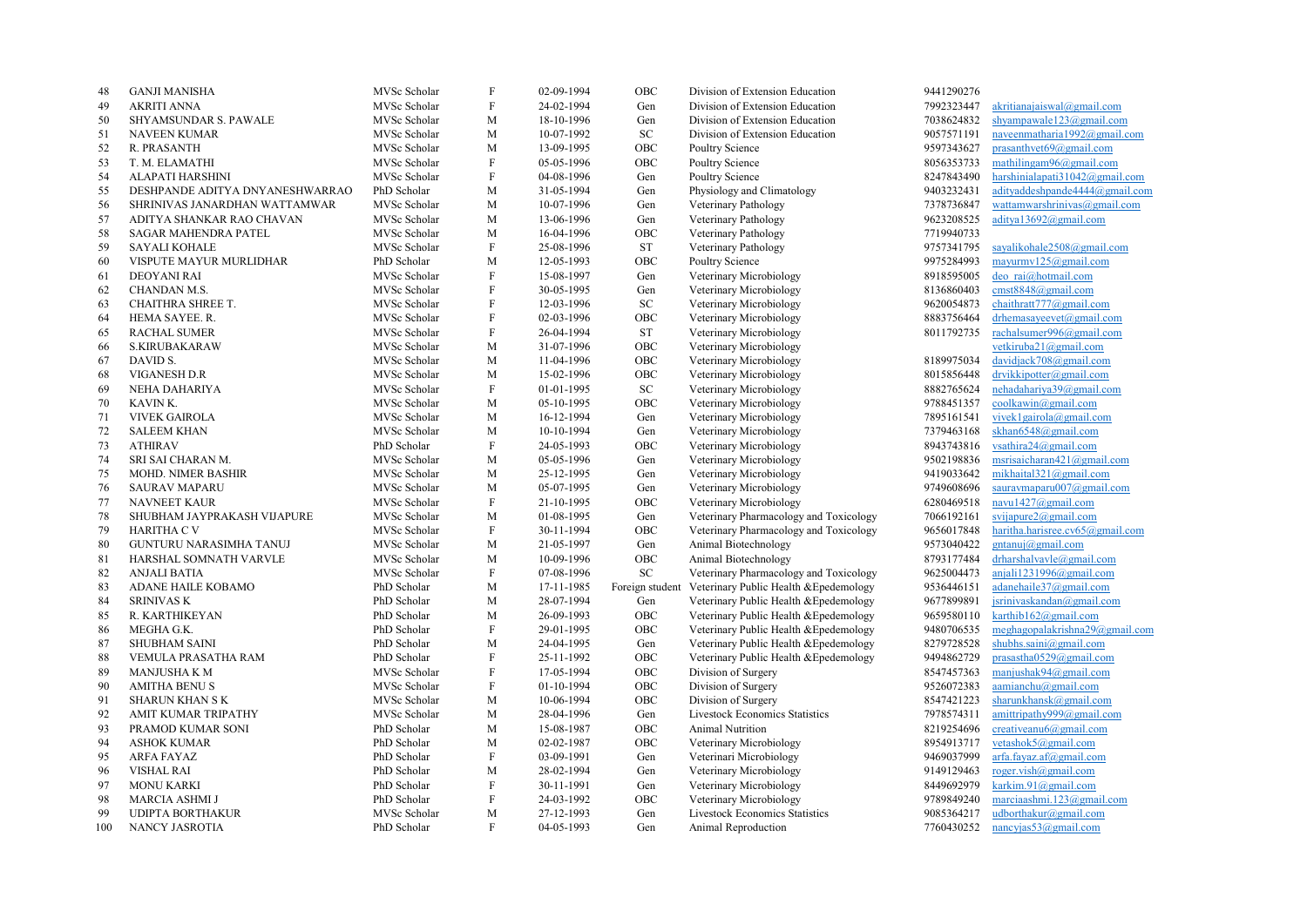| 101 | <b>ANUJ KUJUR</b>         | PhD Scholar  | $\rm F$      | 17-06-1993 | <b>ST</b>  | Animal Reproduction                    | 7909037415 | anjikujur007@gmail.com             |
|-----|---------------------------|--------------|--------------|------------|------------|----------------------------------------|------------|------------------------------------|
| 102 | <b>AMARE ESHETU</b>       | PhD Scholar  | M            | 25-12-1994 | Gen        | Animal Reproduction                    | 7253823122 | amareshetu3@gmail.com              |
| 103 | GOWTHAMAN V.              | MVSc Scholar | M            | 19-03-1996 | OBC        | Poultry Science                        | 7502417003 | gowthamanviswanathan5@gmail.com    |
| 104 | ARGANA AJAY K.            | MVSc Scholar | F            | 10-08-1994 | OBC        | Livestock Production and Management    | 9048756770 | arganaajayk@gmail.com              |
| 105 | ABINAYA K.                | PhD Scholar  | F            | 11-01-1994 | OBC        | Veterinary Microbilogy                 | 7708655160 | drabinaya1994@gmail.com            |
| 106 | ARUN S SOMAGOND           | PhD Scholar  | M            | 08-07-1993 | Gen        | Livestock Production and Management    | 9740016340 | arunsomagond@gmail.com             |
| 107 | SARAVANA KUMAR K          | PhD Scholar  | M            | 01-03-1993 | OBC        | veterinary Microbilogy                 | 9001616187 | saravanakumarmvc@gmail.com         |
| 108 | <b>SHIV VARAN SINGH</b>   | PhD Scholar  | M            | 24-01-1988 | OBC        | Veterinary Beteriology and mycology    | 8171863896 | shivyaransingh $1$ @gmail.com      |
| 109 | LEKSHMI J DAS             | PhD Scholar  | $\mathbf{F}$ | 30-04-1992 | OBC        | Veterinary Microbiology                | 8547341771 | lekshmijdas10@gmail.com            |
| 110 | VARSHA PALADAN            | PhD Scholar  | F            | 19-04-1991 | OBC        | Veterinary Microbiology                | 9497465545 | varshapaladan@gmail.com            |
| 111 | SHYAMKUMAR T S            | Faculty      | $\mathbf M$  | 02-10-1990 | OBC        | Veterinary Pharmacology and Toxicology | 9567145196 | shyamkumartscovas@gmail.com        |
| 112 | ABNSHUK SHARMA            | Faculty      | M            | 15-11-1990 | Gen        | Veterinary Pharmacology and Toxicology | 8267894336 | anshuks $15@g$ mail.com            |
| 113 | <b>SANJANA</b>            | PhD Scholar  | F            | 24-12-1990 | OBC        | Veterinary Microbiology                | 9576503878 | sanjanabvc2017@gmail.com           |
| 114 | CHYANA SINGH MAHAPATRA    | PhD Scholar  | $\rm F$      | 20-04-1994 | Gen        | Veterinary Microbiology                | 9735103869 | chayanasmp@gmail.com               |
| 115 | <b>BHARAT BHUSHAN</b>     | Faculty      | M            | 08-08-1962 | OBC        | Animal Genetics                        |            | bhushan.drbharat@gmail.com         |
| 116 | RAJESHWAR KHANDARE        | PhD Scholar  | M            | 15-06-1992 | SC         | Animal Biotechnology                   | 9405383043 | rajeshwarkhandare@gmail.com        |
| 117 | <b>RAJNEESH RANA</b>      | Faculty      | M            | 21-06-1965 | Gen        | Veterinary Microbiology                | 9412826658 | rajneeshrana01@yahoo.com           |
| 118 | CHAUDHARY CHIRAG          | PhD Scholar  | M            | 25-11-1993 | Gen        | Animal Genetics                        | 9913389333 | drepvetrpur2015@gmail.com          |
| 119 | KALAISELVAN. E            | PhD Scholar  | $\mathbf M$  | 10-02-1993 | OBC        | Veterinary Surgery                     | 9787104765 | selvanholmes@gmail.com             |
| 120 | HARKAL DEVENDRA BALASAHEB | PhD Scholar  | M            | 08-11-1989 | OBC        | Veterinary Public Health & Epedemology | 8999245079 | dr.d.b.hrkl@gmail.com              |
| 121 | NEERAJ SRIVASTAVA         | Faculty      | M            | 05-08-1965 | Gen        | Animal Reproduction                    | 9412187937 | sangnee15@gmail.com                |
| 122 | ELAVARASAN. S             | MVSc Scholar | M            | 15-08-1995 | OBC        | Poultry Science                        | 8015275178 | drelasvet@gmail.com                |
| 123 | SIDDHARTH. M              | MVSc Scholar | M            | 09-11-1994 | OBC        | Poultry Science                        | 9489876086 | siddharth94mohan@gmail.com         |
| 124 | AZHAGURAJA.M              | PhD Scholar  | M            | 15-05-1992 | OBC        | Poultry Science                        | 9442421791 | $azhagurajamano(\omega gmail.com)$ |
| 125 | <b>BEULAH PEARLIN.V</b>   | PhD Scholar  | $\mathbf{F}$ | 12-12-1991 | OBC        | Poultry Science                        | 9629608500 | beulahpearlin@gmail.com            |
| 126 | PUNDALA HEMANTH KUMAR     | MVSc Scholar | M            | 30-09-1994 | ${\rm SC}$ | Animal Biochemistry                    | 9491920399 | kumarhenanth360@gmail.com          |
| 127 | <b>HARI BALAJI. S</b>     | MVSc Scholar | M            | 27-07-1996 | OBC        | Animal Biochemistry                    | 9791825981 | haribalajichandra30@gmail.com      |
| 128 | RANJITHA N.M.             | MVSc Scholar | F            | 06-06-1994 | OBC        | Animal Biochemistry                    | 7795681453 | ranjitharaghu88@gmail.com          |
| 129 | <b>GANESH S</b>           | MVSc Scholar | M            | 08-08-1995 | Gen        | Animal Biochemistry                    | 9480711995 | sheshagiviganesh@gmail.com         |
| 130 | <b>RAJ SAHOO</b>          | PhD Scholar  | M            | 02-07-1994 |            |                                        | 7504218215 | rajsahoo2794@gmail.com             |
|     |                           |              |              |            | Gen<br>OBC | Animal Biochemistry                    |            | ravikavin95@gmail.com              |
| 131 | P. KAVIN KUMAR            | MVSc Scholar | M            | 18-09-1995 |            | ANT                                    | 8124641343 |                                    |
| 132 | <b>SAMRAT KALAI</b>       | PhD Scholar  | M            | 20-12-1987 | <b>ST</b>  | Veterinary Microbiology                | 9862047260 | samkalaisk@gmail.com               |
| 133 | <b>GOVIND GARG</b>        | MVSc Scholar | M            | 24-06-1996 | Gen        | Pharmacology & Toxicology              | 9882614270 | govindgarg24june@gmail.com         |
| 134 | PATEL NIKUNJ KUMAR        | PhD Scholar  | M            | 10-04-1993 | <b>ST</b>  | Veterinary Microbiology                | 8141964215 | nikunjpatel200711@gmail.com        |
| 135 | SAKHARE DEEPAK TUKARAM    | PhD Scholar  | M            | 02-02-1992 | ${\rm SC}$ | Animal Biochemistry                    | 9763086964 | dsgt6964@gmail.com                 |
| 136 | CHORAVADA DIVYAPRAKASH R  | PhD Scholar  | M            | 29-06-1994 | ${\rm SC}$ | Animal Biochemistry                    | 7801045946 | dchoravada@gmail.com               |
| 137 | <b>ALKA TOMAR</b>         | Faculty      | $\rm F$      | 25-02-1960 | Gen        | Veterinary Immunology                  | 9837236078 | alkatomarl@rediffmail.com          |
| 138 | V.P.MAURYA                | Faculty      | M            | 01-01-1966 | OBC        | Physiology and Climatology             | 9045039748 | vijaipmaurya@gmail.com             |
| 139 | <b>SADHAN BAG</b>         | Faculty      | $\mathbf M$  | 10-08-1967 | Gen        | Physiology and Climatology             | 9927400416 | bag658@gmail.com                   |
| 140 | TANMAY MONDAL             | PhD Scholar  | M            | 18-10-1989 | OBC        | Physiology and Climatology             | 9761969605 | tanmayvet $019@g$ mail.com         |
| 141 | PRANAY KUMAR K            | PhD Scholar  | M            | 30-11-1991 | ${\rm SC}$ | Physiology and Climatology             | 8185023408 | pranaykonda28@gmail.com            |
| 142 | <b>JEEVAK</b>             | PhD Scholar  | M            | 23-07-1989 | ${\rm SC}$ | Veterinary parasitology                | 9551485823 | innocentjeeva@gmail.com            |
| 143 | WAHEMNGBAM PIPELU         | PhD Scholar  | $\rm F$      | 09-12-1992 | OBC        | Veterinary Surgery                     | 7453008446 | pipeluwahengbam@gmail.com          |
| 144 | <b>FARZANA BATOOL</b>     | MVSc Scholar | F            | 30-09-1994 | <b>ST</b>  | Livestock Production and Management    | 9149873232 | farzanabatool57@gmail.com          |
| 145 | SIDDHARTH BEHERA          | MVSc Scholar | M            | 18-10-1994 | Gen        | Livestock Production and Management    | 8763109240 | siddhartbehera007@gmail.com        |
| 146 | <b>MEGHA VERMA</b>        | MVSc Scholar | ${\rm F}$    | 01-12-1995 | OBC        | Livestock Production and Management    | 9917877539 | vermamegha090@gmail.com            |
| 147 | AAMIR AHMAD RAINA         | MVSc Scholar | M            | 15-04-1996 | Gen        | Livestock Production and Management    | 6005807907 | rainaaamir99@gmail.com             |
| 148 | <b>HARINI K R</b>         | PhD Scholar  | $\rm F$      | 17-01-1995 | Gen        | Livestock Production and Management    | 7760517387 | harinikr20@gmail.com               |
| 149 | HILAL AHMAD SHEIKH        | MVSc Scholar | M            | 05-05-1996 | Gen        | Livestock Production and Management    | 7780874630 | hilalsheikh3821@gmail.com          |
| 150 | <b>ANANDUS</b>            | MVSc Scholar | M            | 10-04-1994 | ${\rm SC}$ | Veterinary parasitology                | 9496421224 | anandukannan $321$ @gmail.com      |
| 151 | THANGAM V                 | MVSc Scholar | F            | 15-02-1996 | OBC        | Veterinary parasitology                | 9384123336 | vthangan6@gmail.com                |
| 152 | <b>GAYATHRIK</b>          | MVSc Scholar | F            | 10-05-1996 | OBC        | Veterinary parasitology                | 9842371909 | gayathrik1996dpi@gmail.com         |
| 153 | M. KARIKALAN              | Faculty      | M            | 27-07-1986 | OBC        | Veyterinary Pathology                  | 8791522081 | karyvet $11@g$ mail.com            |
|     |                           |              |              |            |            |                                        |            |                                    |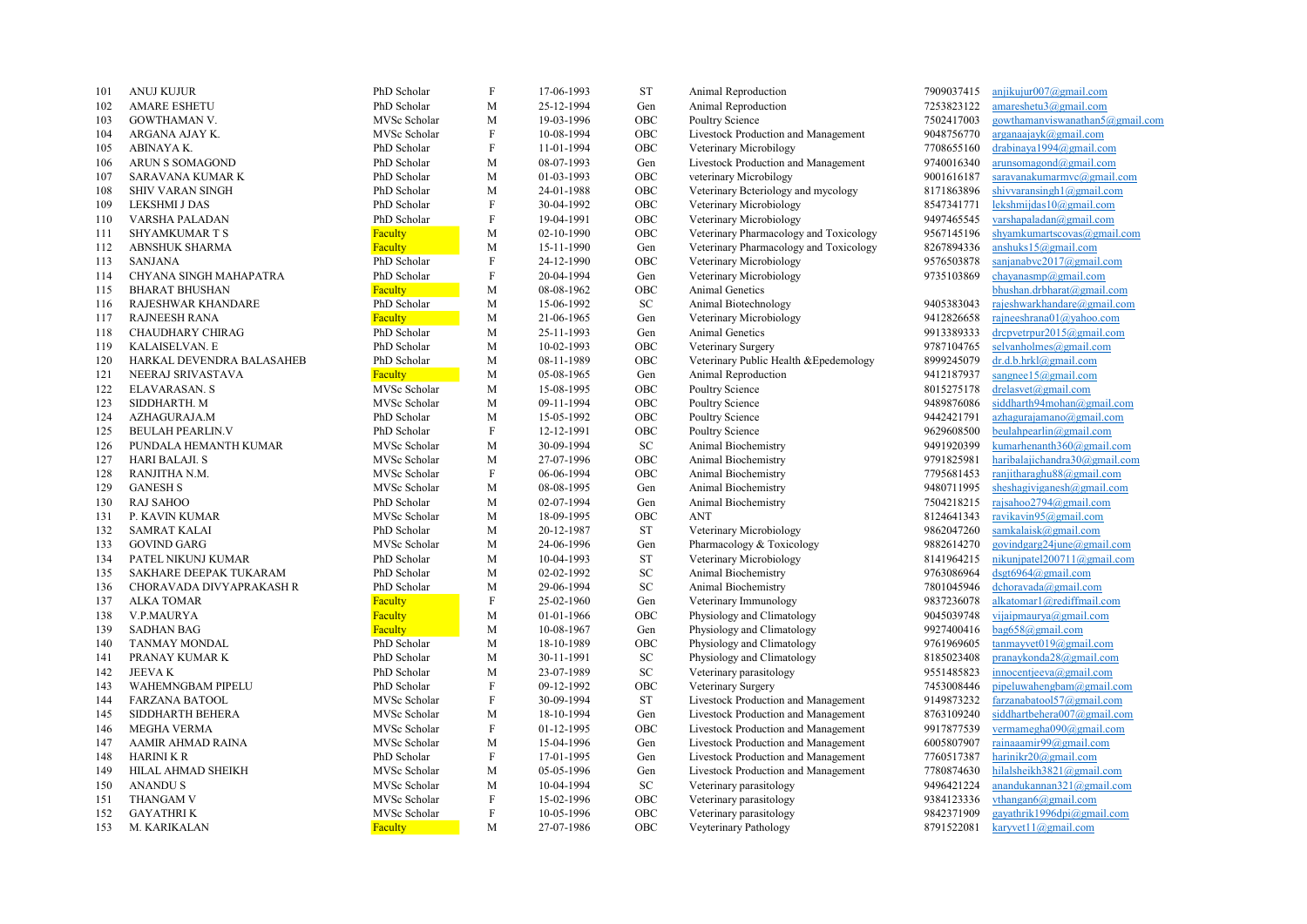| 154 | KISHOR KUMAR D.G.                 | PhD Scholar    | M            | 29-05-1995 | SC           | Veterinary Pharmacology and Toxicology | 8277307356 | dgkishor@gmail.com                 |     |
|-----|-----------------------------------|----------------|--------------|------------|--------------|----------------------------------------|------------|------------------------------------|-----|
| 155 | PATEL MADHURI BAHEN PRATISH KUMAR | PhD Scholar    | F            | 18-08-1993 | Gen          | Veterinary Pharmacology and Toxicology | 8401103518 | madhurimeera188@gmail.com          |     |
| 156 | AMEYA SANTTHOSH                   | <b>SRF</b>     | F            | 28-11-1992 | OBC          | Division of Biological Standardisation | 9544827617 | ameyasanthosh1128@gmail.com        |     |
| 157 | <b>TRISHNA DAS</b>                | MVSc Scholar   | F            | 20-02-1995 | ${\rm SC}$   | Animal Nutrition                       | 7002492994 | trishna87240@gmail.com             |     |
| 158 | OM SHANKAR                        | <b>SRF</b>     | M            | 23-07-1983 | OBC          | M & E CELL (CAAST ACLH)                | 9451717971 | om.biochem@gmail.com               |     |
| 159 | <b>BARKATHULLAH N</b>             | PhD Scholar    | M            | 25-11-1993 | OBC          | Animal Biotechnology                   | 9487583244 | barkathullahmus@gmail.com          |     |
| 160 | <b>BALAJIR</b>                    | PhD Scholar    | M            | 02-07-1993 | OBC          | Veterinary parasitology                |            | balajivet $27$ @gmail.com          |     |
| 161 | YASHICA K A                       | PhD Scholar    | F            | 01-04-1994 | Gen          | Veterinary parasitology                | 9443391879 | yashicaka77@gmail.com              |     |
| 162 | VINAY KISHOR TIWARI               | MVSc Scholar   | M            | 18-07-1991 | Gen          | Veterinary parasitology                | 8957876603 | vinaykumartiwari698@gmail.com      |     |
| 163 | PASHUPATHI M                      | PhD Scholar    | M            | 20-04-1995 | OBC          | Animal Biotechnology                   | 9686559565 | m.pashupathi7@gmail.com            |     |
| 164 | MITEK TARANG                      | PhD Scholar    | F            | 11-11-1993 | <b>ST</b>    | Animal Genetics                        | 7005220084 | tarangmitek19@gmail.com            |     |
| 165 | SHAHISTA SARIN LODHI              | MVSc Scholar   | F            | 08-10-1994 | OBC          | Animal Genetics                        | 8094624186 | shahistasareen786@gmail.com        |     |
| 166 | A. ANNAJARVIS                     | MVSc Scholar   | F            | 02-02-1993 | ST           | Veterinary parasitology                | 986453860  | annajarvis143@gmail.com            |     |
| 167 | <b>JAITA BISWAS</b>               | MVSc Scholar   | $\mathbf{F}$ | 28-11-1996 | Gen          | Veterinary parasitology                | 8101532299 | jaitabiswas2951995@gmail.com       |     |
| 168 | <b>SHMILI</b>                     | MVSc Scholar   | $\rm F$      | 31-03-1996 | OBC          | Veterinary parasitology                | 8219493842 | shamluchaudhary1527@gmail.com      |     |
| 169 | <b>DIKSHA SHARMA</b>              | MVSc Scholar   | $\mathbf{F}$ | 27-01-1996 | Gen          | Veterinary parasitology                | 9857825936 | dhsarma27@gmail.com                |     |
| 170 | <b>G TARU SHARMA</b>              | Faculty        | F            | 04-08-1965 | Gen          | Physiology and Climatology             | 9412603840 | gts553@gmail.com                   |     |
| 171 | <b>MIHIR SARKAR</b>               | Faculty        | M            | 24-10-1965 | Gen          | Physiology and Climatology             | 9756905650 | msarkar $24$ @gmail.com            |     |
| 172 | <b>GYANENDRA SINGH</b>            | Faculty        | M            | 15-10-1966 | Gen          | Physiology and Climatology             |            | 9927086832 gyansidd@gmail.com      |     |
| 173 | <b>DHAN PAL</b>                   | <b>SRF</b>     | M            | 20-05-1990 | OBC          | Animal Genetics                        | 7017528749 | dhanpal.gangwar123@gmail.com       |     |
| 174 | <b>DIPANSHU BIST</b>              | MVSc Scholar   | M            | 10-02-1995 | Gen          | Veterinary Surgery                     | 9634352728 | dipanshubist $100$ @gmail.com      |     |
| 175 | <b>SUMIT KUMAR</b>                | PhD Scholar    | M            | 30-05-1993 | ${\rm SC}$   | Veterinary Medicine                    |            | sumitkohli7017@gmail.com           |     |
| 176 | <b>ISLAM</b>                      | MVSc Scholar   | M            | 10-05-1993 | OBC          | Veterinary Surgery                     | 7409342332 | mohdi759@gmail.com                 |     |
| 177 | <b>SAJAD AHMAD MIR</b>            | MVSc Scholar   | M            | 15-02-1994 | Gen          | Veterinary Surgery                     | 9149622556 | sajadmirabc@gmail.com              |     |
| 178 | <b>SUKDEB NANDI</b>               | <b>Faculty</b> | M            | 02-01-1963 | Gen          | Veterinary microbiology                | 9412066583 | sukdebnandi@yahoo.in               |     |
| 179 | <b>SUBODH KUMAR</b>               | Faculty        | M            | 28-12-1969 | Gen          | Animal Genetics                        | 9897225710 | subkum@gmail.com                   |     |
| 180 | <b>INSHA ZAFIR</b>                | PhD Scholar    | F            | 12-03-1987 | Gen          | Animal Biotechnology                   | 971677933  | inshazafir@gmail.com               |     |
| 181 | <b>SUMIT MAHAJAN</b>              | Faculty        | M            | 27-09-1983 | Gen          | Veterinary Medicine                    |            | drsmahajan22@gmail.com             |     |
| 182 | <b>HARSHITA SOOD</b>              | PhD Scholar    | $\mathbf{F}$ | 26-05-1993 | Gen          | Division of Extension Education        | 9736680116 | harshitadv9@gmail.com              |     |
| 183 | <b>SRISHTI SONI</b>               | PhD Scholar    | F            | 13-12-1993 | OBC          | Veterinary Medicine                    |            | srishusoni987@gmail.com            |     |
| 184 | SHIKHA TAMTA                      | PhD Scholar    | F            | 05-11-1991 | SC           | Veterinary Public Health & Epedemology | 9458358521 | shikhatamta777@gmail.com           |     |
| 185 | PRIYANKA MARUTI KITTUR            | MVSc Scholar   | F            | 03-06-1996 | OBC          | Physiology and Climatology             | 9483791246 | mkpriyanka1246@gmail.com           |     |
| 186 | DHEER SINGH JOHARI                | MVSc Scholar   | M            | 15-09-1994 | ${\rm SC}$   | Physiology and Climatology             | 9589873334 | dsjohari@gmail.com                 |     |
| 187 | PRACHURYA BISWAL                  | PhD Scholar    | F            | 01-06-1992 | Gen          | Livestock Production and Management    | 8708991262 | prachuryabiswalvet@gmail.com       | $+$ |
| 188 | SWAGATIKA PRIYADARSINI            | PhD Scholar    | F            | 28-05-1994 | Gen          | Animal Biochemistry                    | 9438329560 | drswagatika.vet@gmail.com          |     |
| 189 | <b>GARIMA KANSAL</b>              | MVSc Scholar   | F            | 24-10-1994 | Gen          | Livestock Production and Management    |            | 7206436037 kansalgarima3@gmail.com |     |
| 190 | MUKESH SINGH                      | <b>Faculty</b> | M            | 03-02-1965 | Gen          | Livestock Production and Management    |            | drmsingh9@gmail.com                |     |
| 191 | <b>KESHAV KUMAR</b>               | PhD Scholar    | M            | 17-08-1991 | OBC          | Veterinary microbiology                | 9368087093 | keshavkashyap1224@gmail.com        |     |
| 192 | <b>MANIKANDAN. K</b>              | PhD Scholar    | M            | 21-09-1993 | OBC          | Veterinary Microbiology                | 7200252856 | manish6mani@gmail.com              |     |
| 193 | ANBAZHAGAN S                      | PhD Scholar    | M            | 26-04-1994 | $_{\rm OBC}$ | Veterinary Microbiology                | 8526957445 | sanbazhagan94@gmail.com            |     |
| 194 | HITESWAR SINGH YADAV              | PhD Scholar    | M            | 26-12-1991 | OBC          | Veterinary Pathology                   |            | hiteshwar.yadav@gmail.com          |     |
| 195 | DEVENDRA PRASAD PATEER            | PhD Scholar    | M            | 08-06-1991 | ${\rm SC}$   | Veterinary parasitology                | 9887511457 | drpateerdp14@gmail.com             |     |
| 196 | <b>SANJEEV MEHROTRA</b>           | Faculty        | M            | 28-04-1964 | Gen          | Animal Reproduction                    | 9219186600 | sanjeevmehrotra2005@yahoo.com      |     |
| 197 | <b>HAROON FAROOO</b>              | MVSc Scholar   | M            | 05-10-1996 | Gen          | Physiology and Climatology             | 6005652057 | drharoonfarooq14@gmail.com         |     |
| 198 | PUSHPENDRA KUMAR                  | Faculty        | M            | 31-05-1964 | Gen          | Animal Genetics                        | 9412655706 | pushpendra $64@g$ mail.com         |     |
| 199 | A. K. SHARMA                      | Faculty        | M            | 17-05-1962 | Gen          | Animal Genetics                        | 9410939541 | sharmaak $62$ @gmail.com           |     |
| 200 | ANUJ CHAUHAN                      | Faculty        | M            | 25-05-1981 | Gen          | Animal Genetics                        | 8755309857 | anuj.vet99@rediffmail.com          |     |
| 201 | ARVIND A. SONWDNE                 | Faculty        | M            | 26-01-1981 | Gen          | Animal Biotechnology                   | 9720040574 | $arvind2002$ @gmail.com            |     |
| 202 | <b>RAN VIR SINGH</b>              | Faculty        | M            | 10-01-1963 | Gen          | Animal Genetics                        | 9412509889 | rvsingh.icar@gmail.com             |     |
| 203 | <b>VINITHAL</b>                   | MVSc Scholar   | $\mathbf{F}$ | 07-08-1994 | $_{\rm OBC}$ | Veterinary Microbiology                | 9629133764 | vinikrr@gmail.com                  |     |
| 204 | <b>KARTHIGAK</b>                  | MVSc Scholar   | $\rm F$      | 10-11-1995 | OBC          | Physiology and Climatology             | 9080297244 | karthigakesavan99@gmail.com        |     |
| 205 | LIPIKA SARMA                      | MVSc Scholar   | $\mathbf{F}$ | 31-10-1994 | Gen          | Physiology and Climatology             | 8638214179 | lipika9431sarma@gmail.com          |     |
| 206 | <b>SHRUTI MISHRA</b>              | MVSc Scholar   | $\mathbf{F}$ | 19-09-1993 | Gen          | Physiology and Climatology             | 7979980242 | shrutimishra $660$ @gmail.com      |     |
|     |                                   |                |              |            |              |                                        |            |                                    |     |